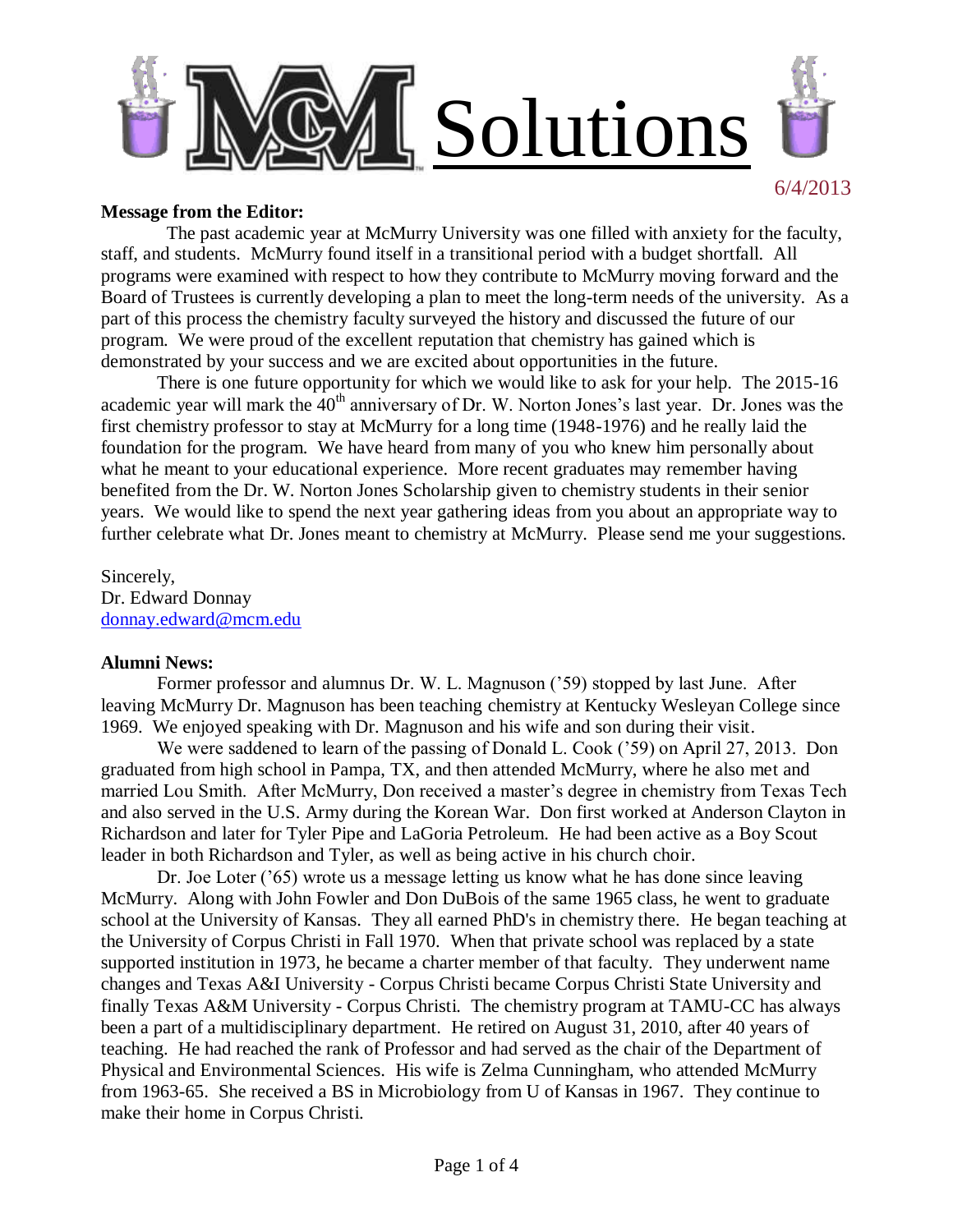Dr. David Randell ('80) dropped us a note. He received a diploma from the American College of Family Practice and is a Fellow of the American College of Family Medicine. He has been a family physician in Abilene for 21 years and the team physician for Wylie H.S. for 18 years. His wife is Rosemary Pair Randell, McMurry Alumnus of 1982 and they have 4 children; one started at McMurry in the fall!

Dr. Kay Younggren ('02) received "The Spirit of McMurry Award" in 2011. The Spirit of McMurry Award was established in 2011 by the Alumni Association. This award honors alumni who have graduated in the last 20 years and have excelled in their profession, served their community, and served McMurry University. The nominee must be a graduate of McMurry and must not be employed by the University. Dr. Younggren is a respected dentist in Artesia, New Mexico, does extensive volunteer work, and has served on the McMurry alumni board.

Jennifer Trudeau ('04) gave us an update on her life. She has been a staff physical therapist at St. David's Rehabilitation Hospital for the last 3 years and loves it. She has been helping with developing a program for patients who have undergone a lower extremity amputation, served on the hospital committee for skin protection, and is currently serving the employee advisory group campus wide. She informed us that she was planning to be married September 22, 2012 to Matthew Rafacz. Currently her life is busy with work, church activities, & keeping up with her dogs.

GaBrielle (Famble) Mallet ('05) graduated from Abilene Christian University on August 10, 2012 with a Masters of Education degree in Higher Education, *summa cum laude*, no less! Congratulations, Gabby! She is still teaching at Texas State Technical College in Abilene. She is looking to complete a Teaching Certification and possibly teach at Abilene Christian Schools.

We saw on LinkedIn that Jennifer Codding ('06) recently received a PhD degree from the University of Delaware and is currently working as a postdoctoral research scientist at Columbia University. Well done Dr. Codding!

Catrina Reed ('07) wrote that she graduated in August 2012 with her PhD degree from Texas A&M, so now she is officially Dr. Reed! She has two recent publications from her graduate work in the journals *Microbiology* and *Molecular Microbiology*. In September she started working as a Postdoc in the lab of Dr. Liu in the Chemistry department at Texas A&M University. Her projects involve incorporation of unnatural amino acids into bacteriophage virus-like particles and generation of an M13 phage display library for incorporation of unnatural amino acids.

Brooke Morris ('07) returned to campus to give a presentation to the chemistry club concerning her work at Eljen Technology in Sweetwater. She has worked there for a few years making fluorescent molecules used in scintillation counters. While she could not show the structures of the molecules for proprietary reasons, she was able to bring some samples. She enjoys the work and has invited the chemistry club to come and take a tour of the facilities.

We occasionally run into recent graduates in Abilene. Katie Neal ('10) is working as a pharmacy technician as she prepares to take the PCAT and apply for pharmacy schools. Brandon Randell ('10) continues to teach chemistry at both Cisco College and for the Abilene Independent School District at Cooper High School. Erica (Rawls) Wilson ('11) and Danni McMahan ('12) were both seen on the McMurry campus, at a basketball game and a play, respectively. They are both attending the Texas Tech School of Pharmacy in Abilene.

We spoke with Nathan Worley ('12) at a McMurry swim meet this spring and he informed us that things are going well at Trinity University where he is studying for a degree in health care administration. He will soon begin a process in the program at Trinity University called the preceptors conference. Throughout this process he will be interviewing with around 20 different hospitals, healthcare organizations, and consulting firms for an administrative residency.

We have heard from the following alumni in the past year: Dr. Ralph McCleskey ('65), Dr. Joe Hudman ('71), and Dr. Dwight Needels ('77).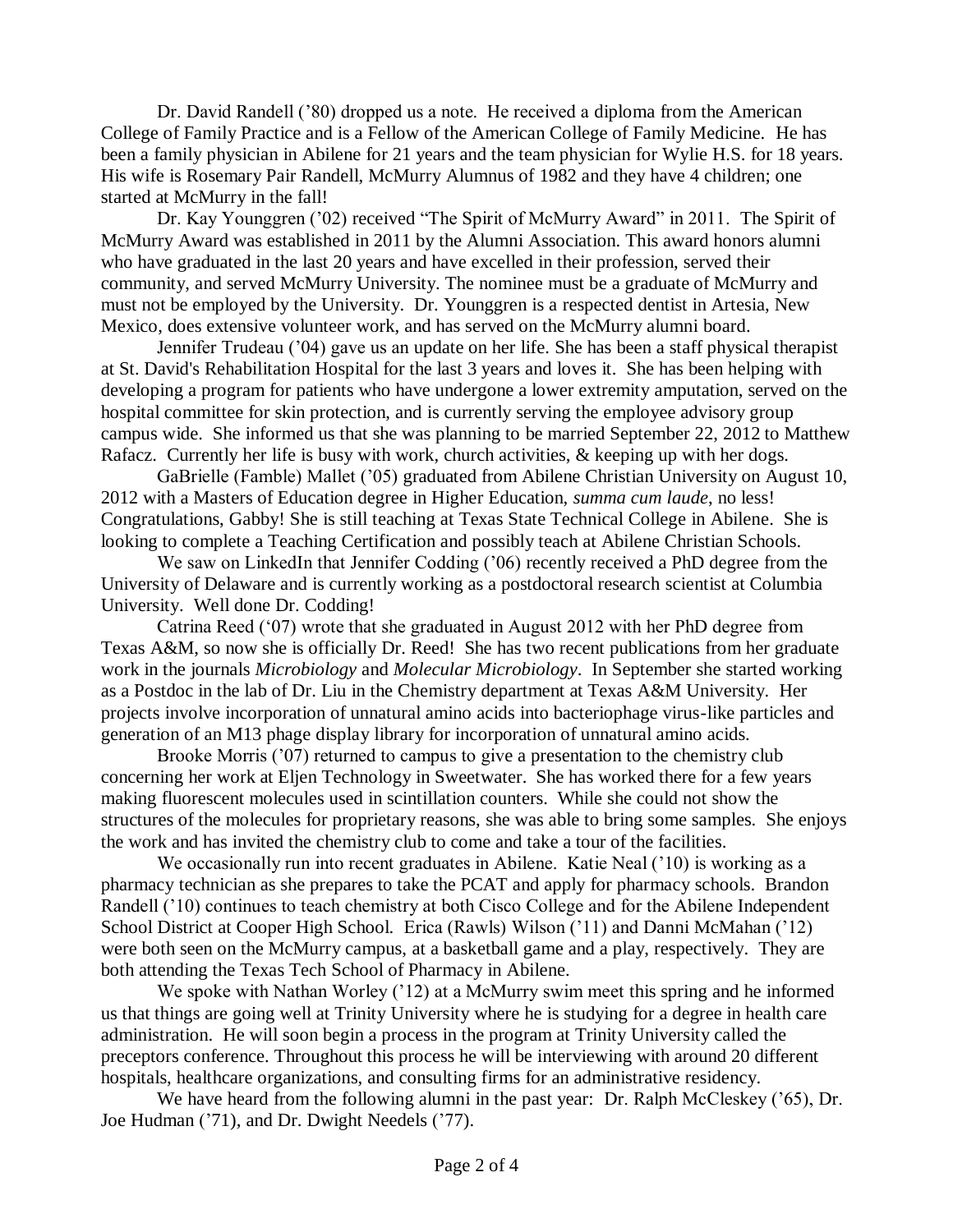The McMurry Science/Math Advisory Board (SMAB) sponsored a golf tournament this spring to benefit the science departments at McMurry. They are thinking of making it a regular event. If you would like to know more about this event or SMAB, you can find a link to their website on our webpage, [www.mcm.edu/newsite/web/academics/ncs/chemistry/index.htm](http://www.mcm.edu/newsite/web/academics/ncs/chemistry/index.htm) or contact the chair Dr. John Manning ('79) at  $\overline{\text{imanning @sw.org}}$ .

## **Departmental News:**

The department is happy to introduce two new graduates, Tara Williams and Amanda Genzling! Tara Williams officially received her B.S. degree in Biochemistry from McMurry University in December 2012, but she spent the fall semester taking classes at the Texas Tech University Health Sciences Center School of Pharmacy after obtaining early admission to their program. She will continue in pharmacy school this coming fall. Amanda Genzling graduated *summa cum laude* in May and completed an honors thesis under the direction of Dr. Hyunshun Shin. She won the W. Norton Jones Scholarship as a junior and the Outstanding Senior Award from the department this year. She was an active participant on the swim team during her time at McMurry. She interviewed for a spot in the School of Medicine at the University of New Mexico but was unsuccessful. She is planning to work at a local hospital for a year and reapply.

We are happy to announce that Dr. Hyunshun Shin was married to Jonathan Kim on May  $25<sup>th</sup>$  in her native South Korea. Dr. Shin has been a member of the McMurry Department of Chemistry since 2008 and teaches organic chemistry. She is using the month of June for her honeymoon and we look forward to celebrating with her when she returns later this summer.

After serving as Chair of the Department of Chemistry and Biochemistry for the past several years (notwithstanding the few years where we "officially" did not have department chairs), Dr. Pam Veltkamp has decided to turn over the reins to Dr. Paul Pyenta. Dr. Pyenta teaches biochemistry and has been at McMurry since 2002. Wish them well as they move through this transition.

The department was again successful in obtaining a one year renewal of our Welch Departmental Grant for \$25,000 that supports students and faculty doing research. The Welch Foundation has changed from three-year renewal periods to one-year renewals. This grant is essential for maintaining research activity in the department. Work being done under the Welch grant is described below.

The department saw an increase in enrollment in biochemistry in the fall of 2012 which required the addition of a second section of the laboratory. This coming fall term biochemistry will be taught downstairs to take advantage of the larger renovated facilities in biology. The other change in department course offerings occurred in the spring term. We have struggled in recent years getting sufficient enrollment in a course for non-science majors and decided to offer the first semester of general chemistry "off-sequence" instead. Approximately a dozen students took advantage of this opportunity. The department will continue to make adjustments in the courses it offers to better match enrollment numbers and meet the needs of McMurry students.

# **Departmental Research:**

Dr. Donnay and Dr. Tim Renfro from the Department of Physics accompanied students to the West Texas STEM Undergraduate Research Conference at Midland College in October. Ms. Staci Desmarais gave a talk about her work with Dr. Shin entitled "*Synthesis and Evaluation of Hydroxamic Acid Derivatives as Metallo Beta Lactamases Inhibitors*", which won 1<sup>st</sup> place in her group. A couple of physics students also presented talks and posters at the meeting; one physics poster won second place in its group.